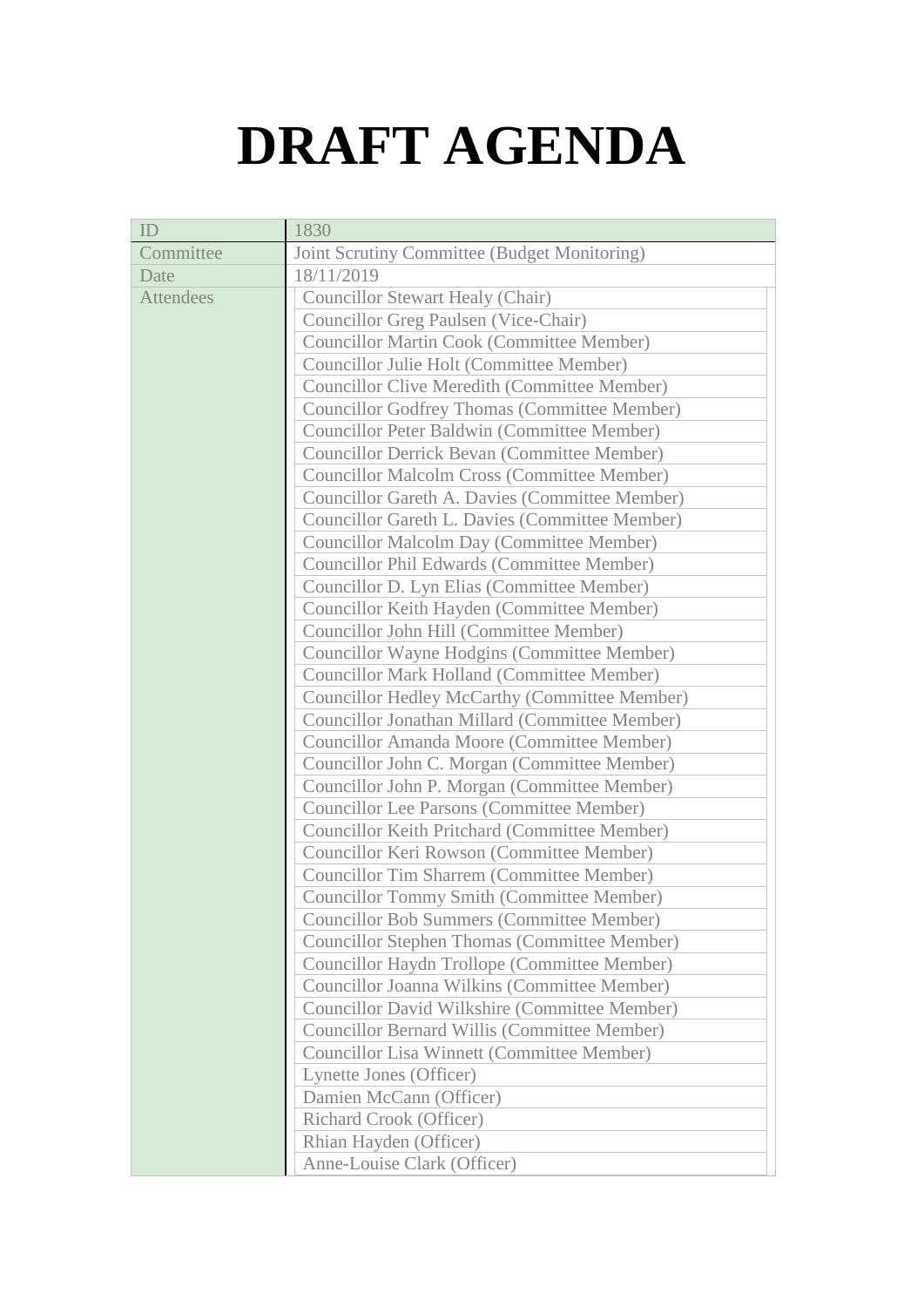| Lynn Phillips (Officer)           |
|-----------------------------------|
| <b>Bernadette Elias (Officer)</b> |
| Clive Rogers (Officer)            |
| Liz Thomas (Officer)              |
| Deborah Jones (Secretary)         |
| Democratic Services (Notify)      |
| All Councillors (Notify)          |
| Louise Bishop (Notify)            |
| Sean Scannell (Notify)            |

| Item ID           | 1704                                                           |
|-------------------|----------------------------------------------------------------|
| <b>Item Title</b> | Simultaneous Translation                                       |
| Summary           | You are welcome to use Welsh at the meeting, a minimum         |
|                   | notice period of 3 working days is required should you wish to |
|                   | do so. A simultaneous translation will be provided if          |
|                   | requested.                                                     |
|                   |                                                                |

| Item       |             |
|------------|-------------|
| Item Title | Apologies   |
| Summary    | To receive. |
|            |             |

| ftem IF    | $^{\prime}$ ()6                            |
|------------|--------------------------------------------|
| Item Title | Declarations of Interest and Dispensations |
| Summary    | To receive.                                |
|            |                                            |

| Item ID           | 1844                                                    |
|-------------------|---------------------------------------------------------|
| <b>Item Title</b> | Joint Scrutiny Committee (Budget Monitoring)            |
| Summary           | To receive the minutes of the Joint Scrutiny            |
|                   | Committee (Budget Monitoring) held on 16 <sup>th</sup>  |
|                   | September, 2019.                                        |
|                   | (Please note the minutes are for accuracy points only). |

| Item ID    | 1832                               |
|------------|------------------------------------|
| Item Title | Action Sheet - 16th September 2019 |
| Summary    | To receive the action sheet.       |

| <b>Item ID</b> | 1822                                     |
|----------------|------------------------------------------|
| Item Title     | <b>Executive Decision Sheet</b>          |
| Summary        | To receive the Executive Decision Sheet. |

| $-$<br>$-$<br>ltem<br>10011<br>___ | 022 |
|------------------------------------|-----|
|                                    |     |